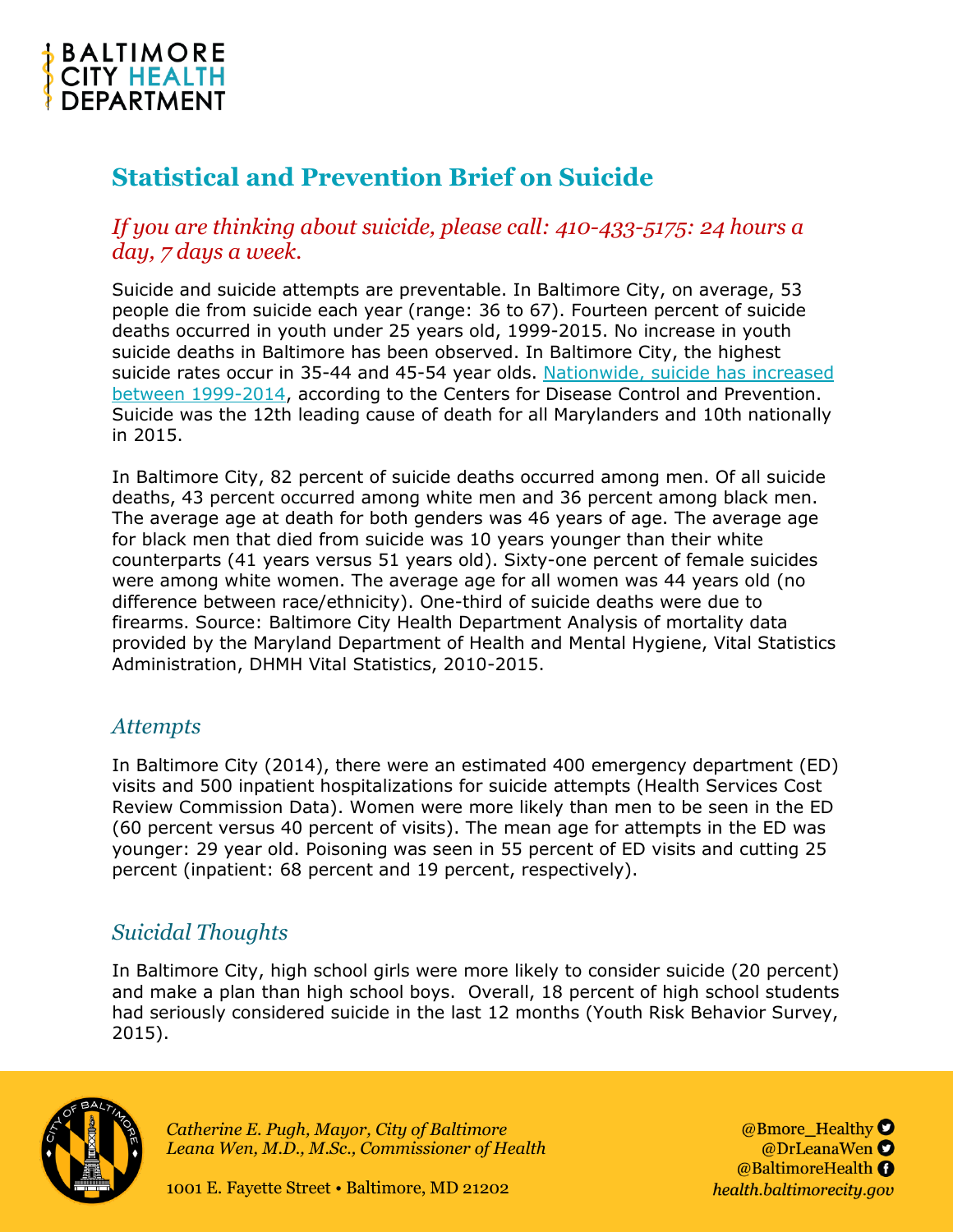### *Risk Factors*

Returning veterans, previous self-harm/suicide attempts, LGTBQ, unemployed, and victims of bullying (DHMH). Other risk factors: mental health disorders, substance use, chronic health problems/pain, stressful life events, access to weapons, and family history of suicide (American Foundation for Suicide Prevention (AFSP)).

### *Key Takeaways*

- Suicide is preventable.
- Recognize the warning signs:
	- $\circ$  Talking about being a burden, trapped, in pain, no reason to live, hurting or killing themselves.
	- o Changes in behavior, drug/alcohol use, recklessness, isolation, sleeping too much/little, saying goodbye, giving away personal possessions without reason, aggression.
	- o Changes in mood, depression, loss of interest, rage, irritability, anxiety.
- Prevention:
	- o Reduce stigma.
	- o Ask: "Are you thinking about killing yourself?"
	- $\circ$  Separate them from anything they are thinking of using to hurt themselves.
	- o Be there and stay with someone in crisis.
	- o Connect them to family, friends, and services and follow-up with them.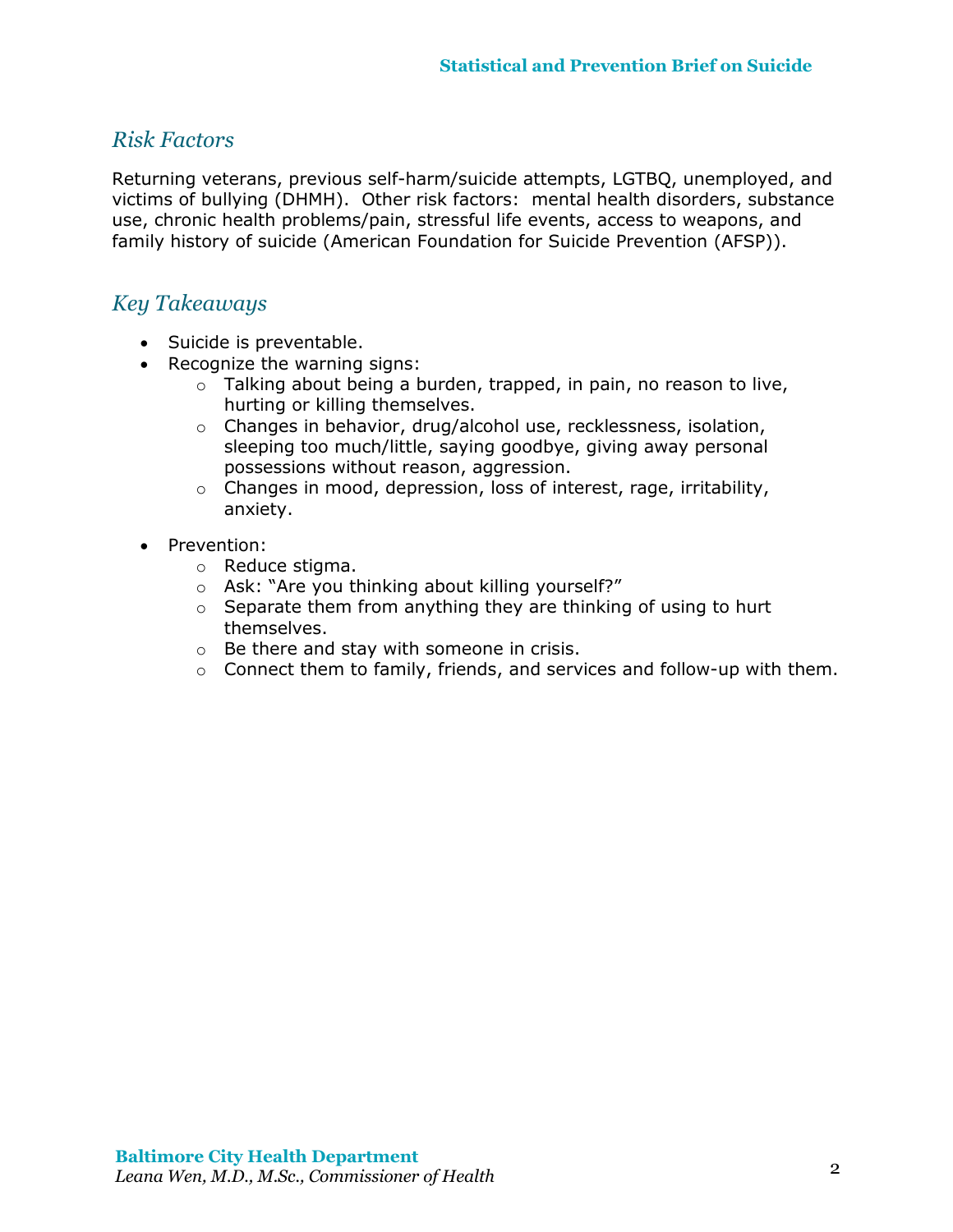# *Trends over time, age, and geography*





n=892. Data source: CDC Wonder: [https://goo.gl/G3c3Yz.](https://goo.gl/G3c3Yz) ICD10 Codes: X60-X84, Y87.0, and U03.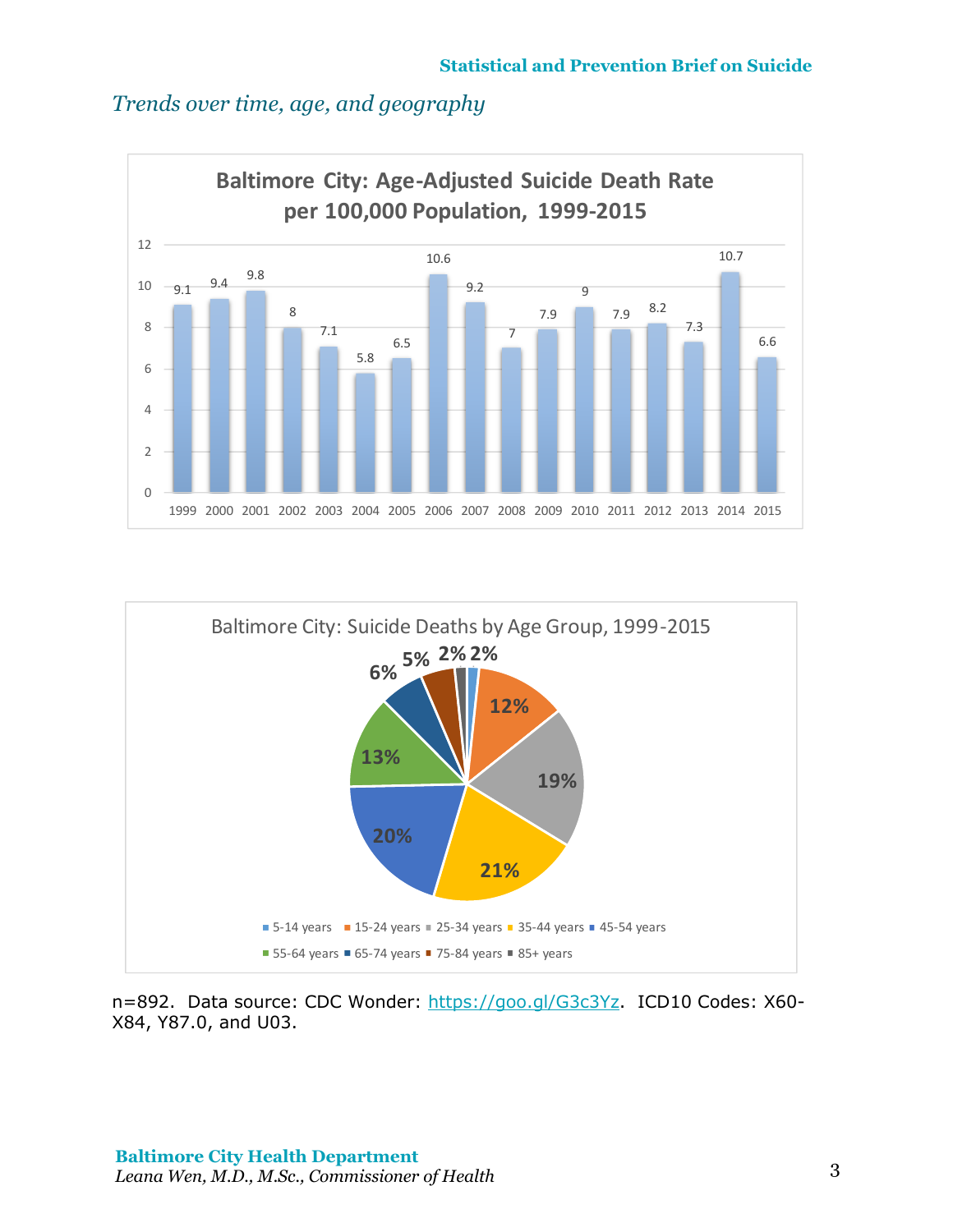| <b>Baltimore City: Community Statistical Areas (CSAs) with More than 7</b> |  |
|----------------------------------------------------------------------------|--|
| Suicide Deaths over the 6-year Period: 2010-2015.                          |  |

|                                      |         | 6-year Ranked Rate per  |
|--------------------------------------|---------|-------------------------|
|                                      | Suicide | 1,000 Population out of |
| <b>CSAs</b>                          | Deaths  | 55 CSAs                 |
| Brooklyn/Curtis Bay/Hawkins Point    | 16      | 1                       |
| Medfield/Hampden/Woodberry/Remington | 15      | 7                       |
| Cedonia/Frankford                    | 14      | 18                      |
| Southwest Baltimore                  | 13      | 11                      |
| Harford/Echodale                     | 11      | 14                      |
| Hamilton                             | 10      | 9                       |
| Morell Park/Violetville              | 10      | 3                       |
| Orangeville/East Highlandtown        | 9       | 6                       |
| Lauraville                           | 8       | 15                      |
| North Baltimore/Guilford/Homeland    | 8       | 27                      |
| Greater Roland Park/Poplar Hill      | 8       | 4                       |
| Canton                               | 8       | 5                       |
| Inner Harbor/Federal Hill            | 8       | 16                      |
| Patterson Park North & East          | 8       | 21                      |

Note: 6-year-rate is total number of cases, 2010-2015 / total population, 2010. CSAs are groupings of census tracts created for collecting indicator data.

# *Suicide, Race, and Ethnicity*

Suicide rates vary by race and ethnicity. However, people of different races and ethnicities that are suicidal may engage in other forms of risky behavior with the knowledge that it will likely lead to their death. These deaths would not be captured as suicides in health data about suicide. For more information, read about Suicidal Behaviors in the African American Community: [https://goo.gl/w6v1ed.](https://goo.gl/w6v1ed)

# *Data Sources and References*

American Foundation for Suicide Prevention: [https://afsp.org/about-suicide/risk](https://afsp.org/about-suicide/risk-factors-and-warning-signs/)[factors-and-warning-signs/.](https://afsp.org/about-suicide/risk-factors-and-warning-signs/)

American Association of Suicidology: [http://www.suicidology.org/ncpys/warning](http://www.suicidology.org/ncpys/warning-signs-risk-factors)[signs-risk-factors.](http://www.suicidology.org/ncpys/warning-signs-risk-factors)

CDC Youth Risk Behavior Surveillance (YRBS 2015): [https://nccd.cdc.gov/youthonline/app/Results.aspx?LID=MD.](https://nccd.cdc.gov/youthonline/app/Results.aspx?LID=MD)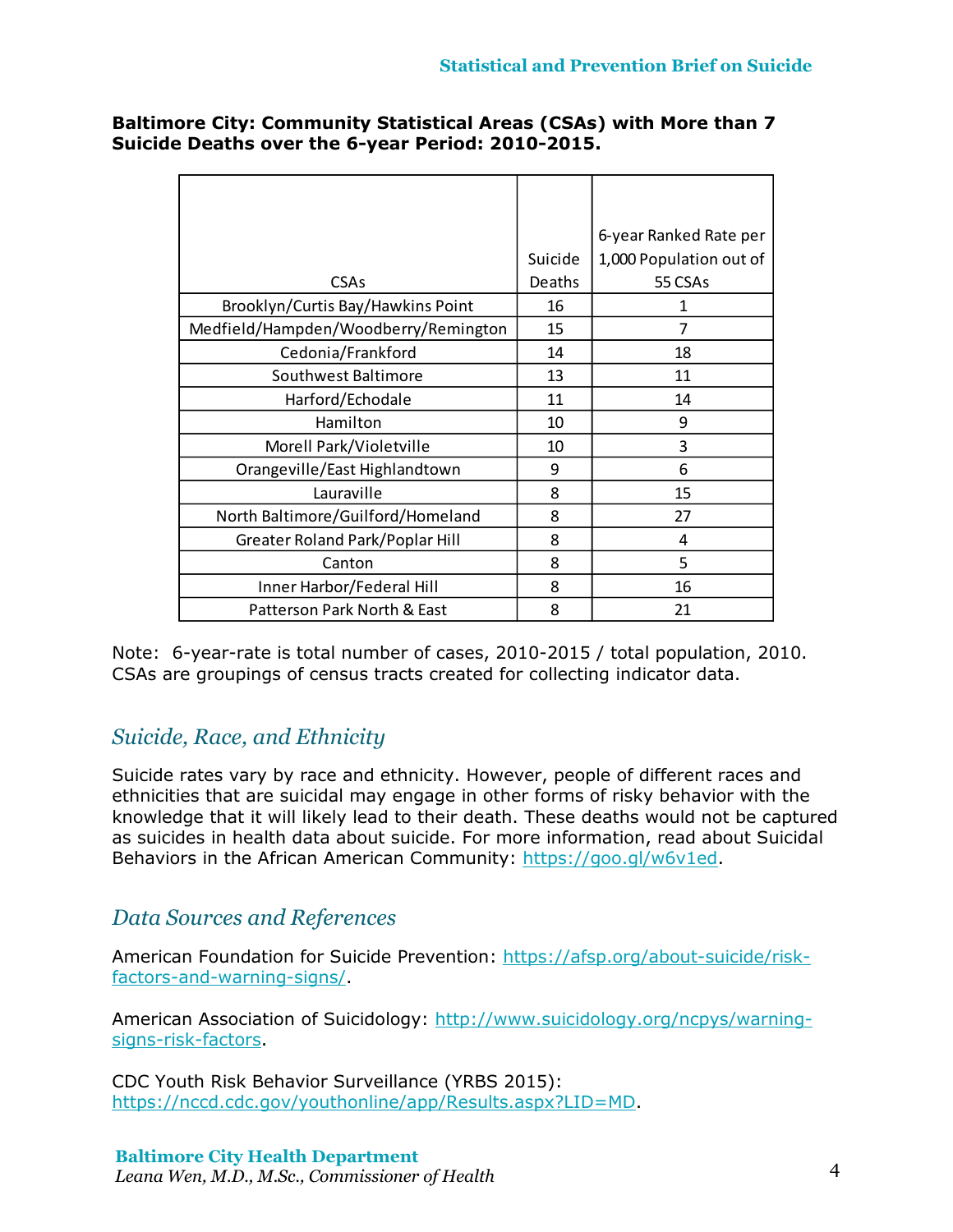Baltimore City Health Department analysis of mortality data provided by the Maryland Department of Health and Mental Hygiene Vital Statistics Administration(DHMH), 2010-2015, and Health Services Cost Review Commission, 2014 (HSCRC).

### *Prevention Programs*

**Crisis, Information, and Referral (CI&R), 24/7 Hotline: If you are thinking about suicide please call: 410-433-5175**

**Maryland Crisis Hotline:** 1-800-422-0009 **National Suicide Prevention Hotline:** 1-800-273-8255 **La Red Nacional de Prevención del Suicidio:** 1-888-628-9454

#### **Lifeline Crisis Chat:**

<http://chat.suicidepreventionlifeline.org/GetHelp/LifelineChat.aspx>

School-based mental health and substance use clinicians. The Expanded School Behavioral Health program provides mental health services in 120 Baltimore City Public Schools, offering prevention and treatment activities for children and youth (individuals and groups sessions). For more information call the Student Support and Safety Department: 410-396-0775.

 *Additionally, Substance Use Disorders (SUD) treatment services are offered in 15 City Schools.*

Johns Hopkins Adolescent Depression Awareness Program (ADAP) [http://www.hopkinsmedicine.org/psychiatry/specialty\\_areas/moods/adap/.](http://www.hopkinsmedicine.org/psychiatry/specialty_areas/moods/adap/)

The Good Behavior Game: [http://www.blueprintsprograms.com/evaluation](http://www.blueprintsprograms.com/evaluation-abstract/good-behavior-game)[abstract/good-behavior-game.](http://www.blueprintsprograms.com/evaluation-abstract/good-behavior-game)

### *More Prevention Resources*

#BeThe1To - Suicide prevention toolkit: [http://bit.ly/2bQakud.](http://bit.ly/2bQakud)

- Ask: "Are you thinking about killing yourself?"
- Keep them safe: Separate them from anything they are thinking of using to hurt themselves.
- Be There: Listen without judgment and with compassion and empathy.
- Help them connect: to a support systems such as 1-800-273-TALK (8255), family, friends, clergy, coaches, co-workers, or therapists.
- Follow-up: Check-in on a regular basis.